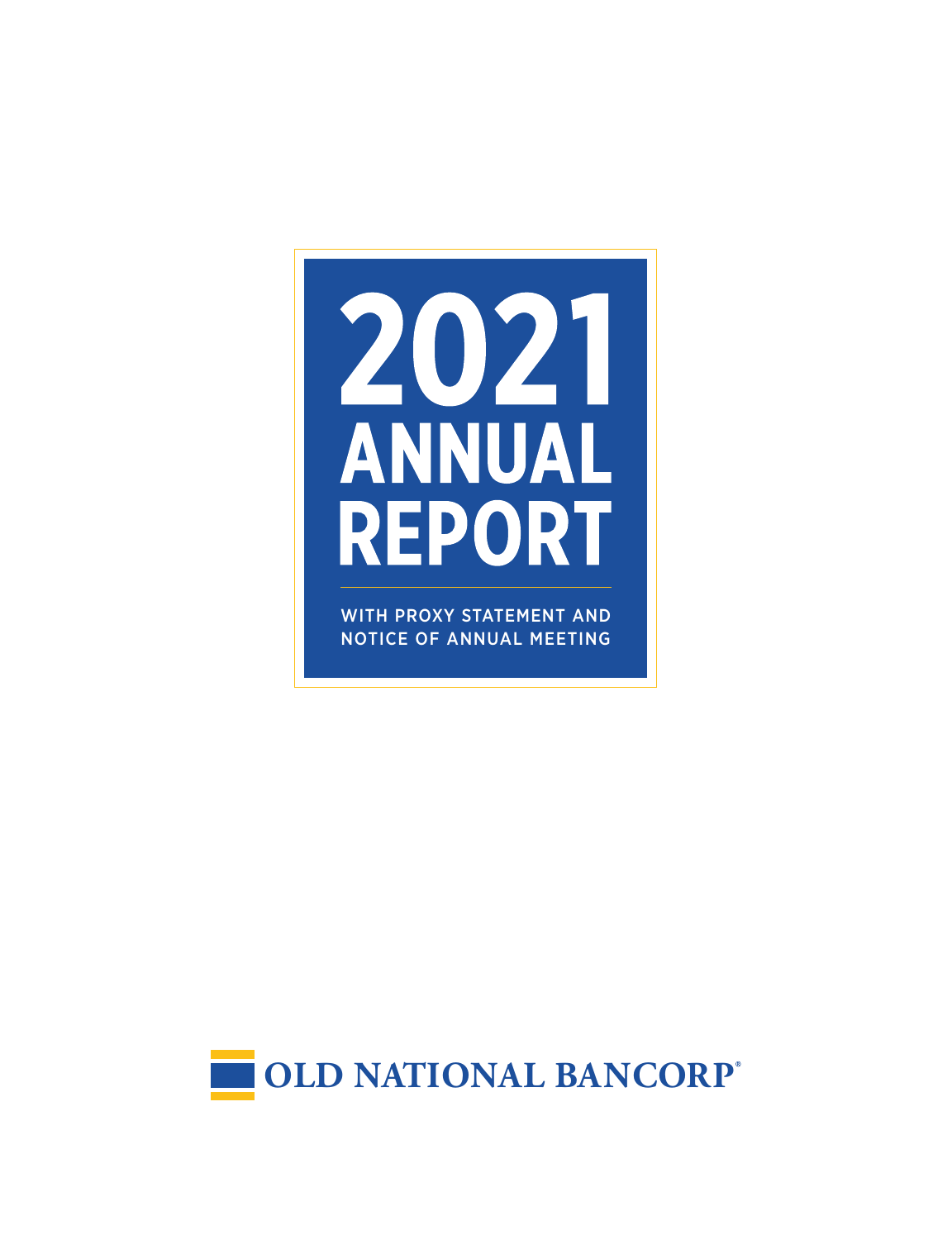## **OLD NATIONAL BANCORP**



*Jim Ryan Chief Executive Officer*



*Michael Scudder Executive Chairman*



#### **Dear Old National Owners,**

As we reflect on 2021 and look ahead to an incredibly bright future, two words best describe the position your company finds itself in: *Better Together*. A simple yet powerful mantra, Better Together defines the rationale for our recently completed partnership with Chicago-based First Midwest Bancorp, Inc. This transformative merger combines two storied community banks with similar cultures and a shared passion for strengthening communities and exceeding client expectations. It also signifies the beginning of a new Old National one with \$46 billion in total assets, a vibrant and expanded footprint, stronger leadership and enhanced capabilities.

We are thrilled that 98% of our collective shareholders voted to approve this historic transaction. As a result, Old National is now the 6th largest commercial bank headquartered in the Midwest and one of the largest public banking companies in the nation. Because of your overwhelming support for our strategic vision, we stand poised to become THE premier bank headquartered in the Midwest.

*Better Together* also describes the approach your company has taken throughout our 188 year history when it comes to serving both clients and community. By helping our customers thrive and our communities grow, we continue to ensure the long-term strength and stability of Old National.

In 2021, the constraints of a lingering pandemic compelled us to take a creative, agile approach to delivering on our commitment to corporate social responsibility. Our team members devoted nearly 40,000 volunteer hours to over 1,500 organizations, and we invested roughly \$6.1 million in our markets through sponsorships and Foundation grants. Looking ahead, we will continue to invest in the communities we serve—a commitment highlighted by a five-year, \$8.3 billion Community Growth Plan that will be detailed later in this letter.

Finally, *Better Together* is an ideal way to describe Old National's continuing commitment to our most valuable asset: our team members. Their talent, passion and expertise help drive our success, and we strive to reward these efforts by consistently investing in their growth and development.

#### **2021 Financial Results**

Our full-year financial results established numerous records for your company. What's particularly noteworthy is that we achieved these record results while also working diligently to prepare the path for a successful partnership integration. This included combining two strong, experienced leadership teams, integrating hundreds of systems and processes, and ensuring that we maintained—and effectively blended—the best qualities of each organization's culture.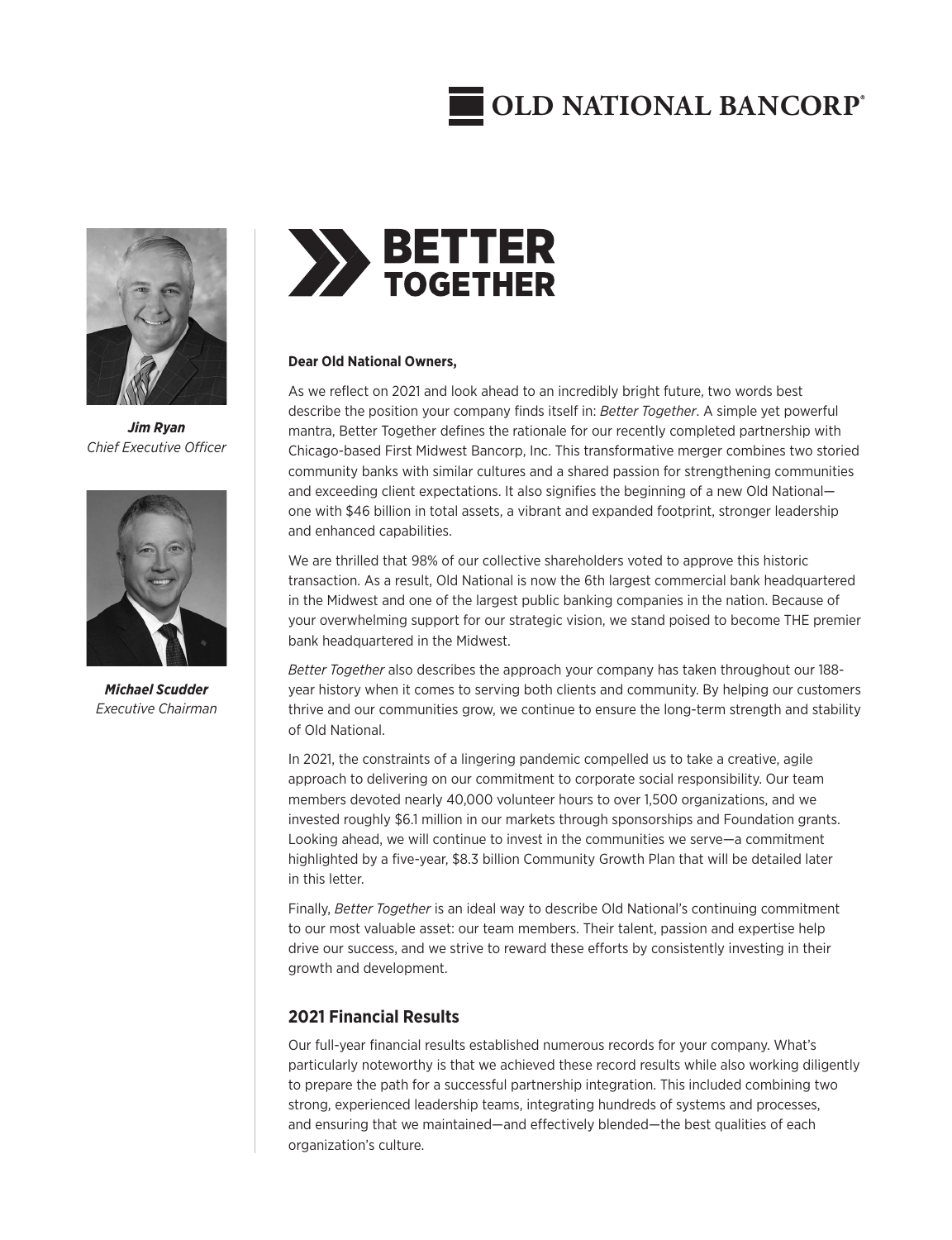It's also important to note that these 2021 results reflect our financial performance prior to the partnership. Full-year results include:

- Record high net income of \$277.5 million, a 23% increase over full-year 2020 net income of \$226.4 million.
- Record high commercial loan production of \$3.9 billion.
- Record wealth revenue of \$65 million.
- Record Small Business Administration (SBA) production of \$157 million.
- Record net credit recoveries of \$4.8 million.

In addition, our credit quality and capital position remained strong during the year as we defended our margin well in the face of continued economic headwinds. And our adjusted efficiency ratio of 56.8% demonstrated our ongoing commitment to excellent expense management.

Similarly, First Midwest's full-year 2021 earnings were also strong, including net income of \$182 million applicable to common shares, an 86% increase over 2020; record mortgage and wealth management results; robust business production; well controlled expenses; and strong credit metrics.

Combining these two successful organizations generates significant positive momentum and strong operating leverage as we continue to work together toward the completion of our branch and systems conversion in July of this year. With more than 250 branches, the new Old National also boasts a strong, stable deposit franchise that positions your company very well should the Federal Reserve continue to raise interest rates.

#### **Full-year stock performance**

While Old National's 2021 stock performance lagged our peers, this was not unexpected. Historically, banks that embark on transformational mergers experience a short-term decline relative to peers as investors initially take a wait-and-see approach to the combination.

However, we are exceptionally confident that this partnership strengthens your company and bolsters our stated strategy of building long-term shareholder value. The next portion of this letter is devoted to detailing why we are so confident in this assessment.

### **First Midwest Bank**

#### **A closer look at our First Midwest partnership**

As previously noted, this partnership positions us with more than \$46 billion in total assets. Other details include:

- Old National is now among the top 35 banks in the nation and the 6th largest commercial bank headquartered in the Midwest.
- Your company has \$36 billion in retail deposits and \$34 billion in assets under management.
- We have expanded into several vibrant Greater Chicago communities where the Old National brand should resonate exceptionally well.

More specifically, the increased scale and expanded footprint benefit Old National in several meaningful ways.

- **It significantly accelerates our investments in talent and technology.** By taking a "best of both" approach to combining our information technology and operations functions, we have freed up dollars to reinvest in:
	- *Talent.* This includes investing in the growth and development of our existing team members and seeking to attract the strongest possible new talent.
	- *Technology.* By making smart, strategic investments in emerging technologies and digital capabilities, we can keep pace with our largest competitors and exceed the expectations of our clients.
- **It positions us to deliver specialized banking services while simultaneously identifying key verticals for increased focus.** The expertise of our newly combined team positions us to better serve clients in numerous categories (including healthcare, manufacturing, agriculture banking and municipal financing) while being strategic about which verticals/ categories to focus on in a larger, more comprehensive way.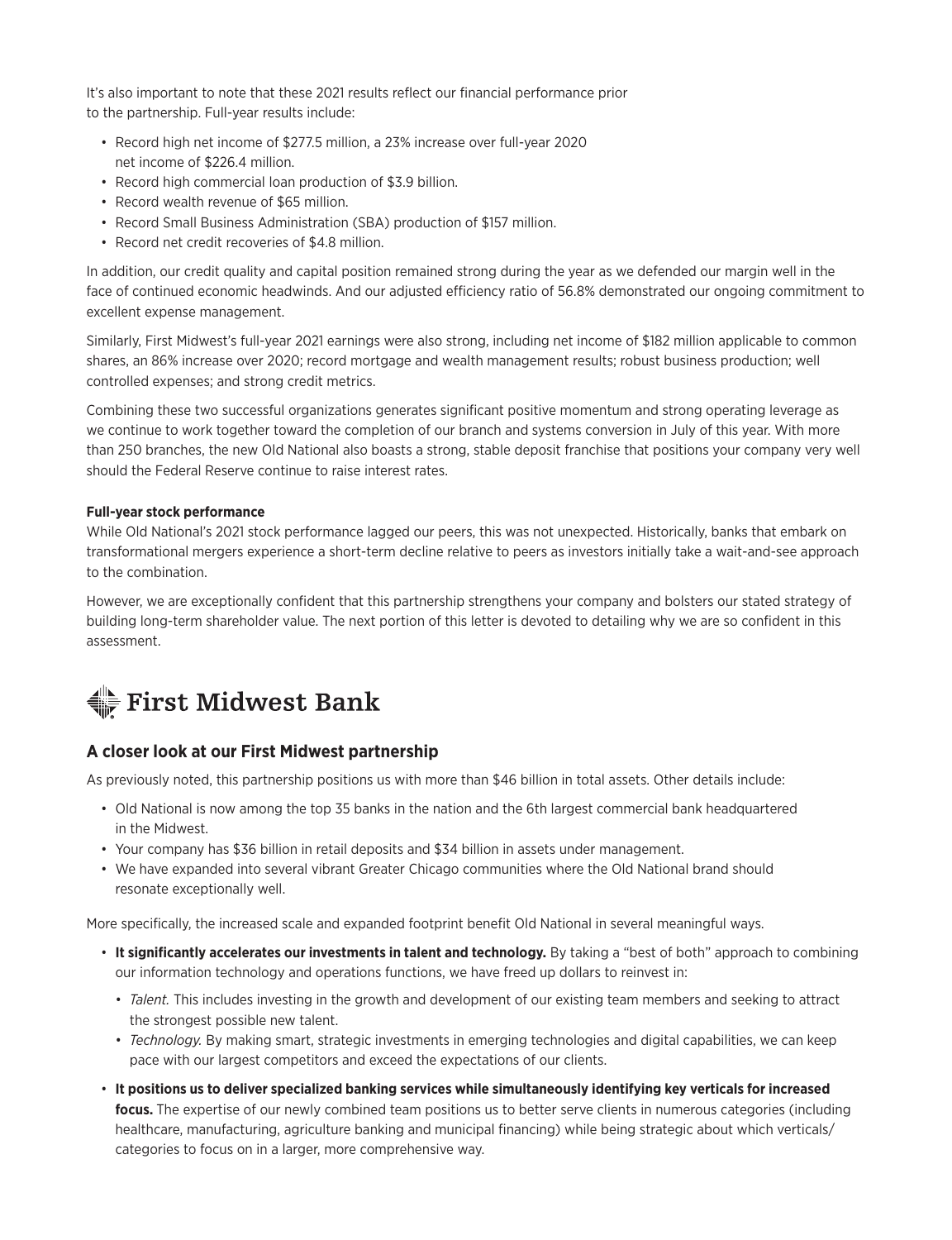- **It enables us to provide customized lending services with larger credit limits.** This partnership positions Old National to be a true Midwestern leader in commercial expansion and acquisitions, inventory and equipment, cash flow and more. Our enhanced lending scale and scope includes lines of credit, commercial and investment real estate, term loans, and SBA loans—all of which positions us well for organic growth.
- **It raises the bar on our ability to attract and serve Wealth Management clients.** The additional scale of our partnership creates a strong, distinctive value proposition for current and prospective Wealth clients. This includes new efficiencies, differentiated service models, an enhanced suite of offerings and improved technology. *More to follow later in this letter about Old National's approach to serving high net worth clients.*

#### **A shared commitment to team members and communities**

We could easily devote several more paragraphs to the many ways this partnership strengthens your company strategically. But instead, we want to shift the focus to what initially drew both sides to this partnership: the outstanding cultural fit. In First Midwest, Old National found a partner that not only shared our commitment to investing in team members and creating an inclusive work environment for them to grow and thrive, but also a relentless passion for strengthening communities through corporate giving, strategic partnerships and volunteerism.

As we thought about how best to leverage this shared commitment to corporate social responsibility, we began by elevating the position of Chief Diversity, Equity & Inclusion Officer and welcoming Corliss Garner as a member of our senior-most executive leadership team. She held a similar position with First Midwest while also directing the company's Corporate Social Responsibility efforts.

Additionally, as mentioned earlier in the letter, Old National announced an \$8.3 billion Community Growth Plan in early 2022 that builds on our long-standing commitment to supporting historically underserved and economically disadvantaged individuals, families and communities. This five-year plan, developed in collaboration with the National Community Reinvestment Coalition (NCRC) and its members, includes:

- \$2 billion in loans to promote increased home ownership and home improvement for Low-to-Moderate Income households, particularly Black and Hispanic borrowers and those located in majority-minority communities.
- \$3 billion+ in loans to businesses with annual revenues of \$1 million or less and to small businesses located within low-to-moderate income areas.
- \$24 million in funds to organizations and for causes that provide community benefits as defined under the Community Reinvestment Act.
- Establishing a \$2.5 million loan subsidy to assist borrowers in qualifying for residential loans.

As we stated in our 2021 Environmental, Social and Governance (ESG) Report, Old National's collective commitment to corporate social responsibility has not changed. It is more than just a strategic priority; it is woven into the fabric of our cultural DNA. We are proud to partner with NCRC to build on our strong legacy of service and make a lasting impact on the many communities we serve.

#### **Other 2021 highlights**

#### **We celebrated a decade on the World's Most Ethical Companies® list**



In 2021, Old National was named to the Ethisphere Institute's prestigious World's Most Ethical Companies® list for the 10th consecutive year. We are also proud to report that we are one of just five banks to be named a World's Most Ethical Company for 2022.

Strong governance and adherence to ethics was a hallmark of the First Midwest culture as well, so you can be certain that Old National will continue to prioritize being an industry leader in ethics and integrity now that we have become one of the nation's top 35 banks.

#### **We assisted thousands of clients with Paycheck Protection Program (PPP) loans**

In 2021, Old National continued to assist clients with the Paycheck Protection Program, which was introduced in 2020 to help small businesses and non-profits navigate the pandemic. At times, our team members worked around the clock to assist our clients.

All totaled, Old National and First Midwest assisted more than 23,000 PPP clients during 2020 and 2021, for a total combined loan value of nearly \$4 billion. More than 90% of our combined PPP loans have completed the forgiveness process.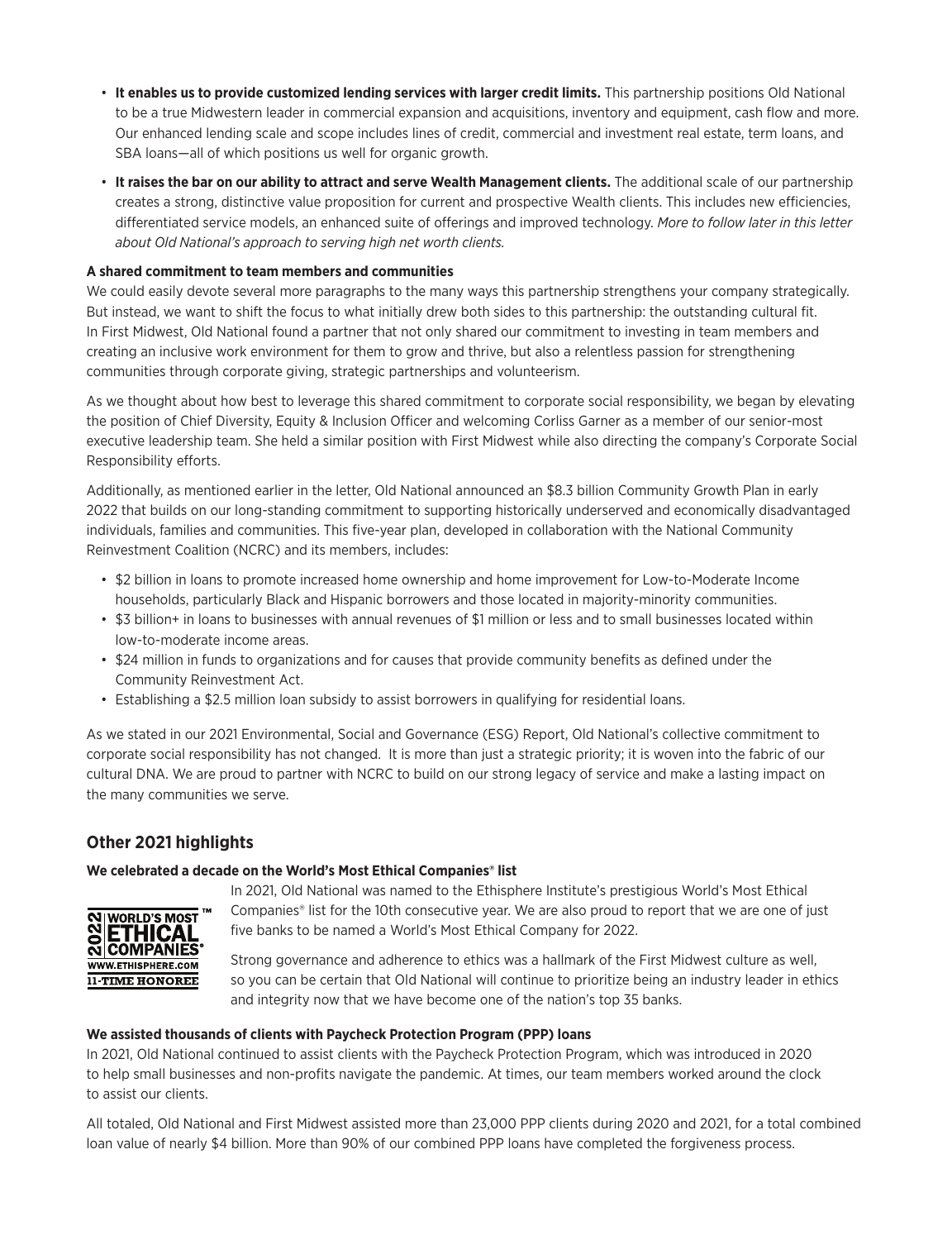#### **We continued to add top-tier talent**

In 2021, both Old National and First Midwest continued to welcome industry-leading performers to our combined family. This included proven "big bank" performers in commercial, wealth and other segments who chose to join us because they are inspired by our strategic vision and excited about our culture.

Specifically, we were thrilled to hire three proven executives—Jim Steiner, Joseph Colianni and Eric Holman—to lead a new Investment Management and High Net Worth (HNW) division, including portfolio management, investment research, HNW advisory and institutional wealth management services. The trio joined Old National after spending the past decade overseeing an arm of Wells Fargo called Abbot Downing, which centered on ultra-high net worth clients.

The addition of this dynamic team is a crucial milestone in Old National's vision to build upon the strong foundation of our Wealth Management services. Along with hiring these critical new leaders, Old National expanded our geography in early 2022 with the establishment of a Scottsdale, Arizona office.

#### **We achieved record results in SBA lending**

Old National is considered a Preferred Lender by the U.S. Small Business Administration. In 2021, Old National recorded a record \$157 million in total SBA loan production. Additionally, we ranked as the #1 Indiana-based SBA 7(a) lender in Indiana, the #2 SBA 7(a) lender in Minnesota and the #3 SBA 7(a) lender in our banking footprint.

Our success and expertise in SBA lending is a strength Old National will continue to leverage as we expand into new markets.

#### **Looking ahead to 2022 and beyond**

As mentioned previously, 2021 was a year that saw Old National demonstrate the many ways that we are *Better Together*. As 2022 progresses, we continue to build upon the positive momentum created over the past 12 months as we solidify our position as one of the leading financial institutions in the Midwest.

As we write this letter, it's safe to say our nation is experiencing economic headwinds caused by supply chain issues, inflation, the conflict in Ukraine and other factors. As a result of these concerns (particularly rising inflation), Federal Reserve Chairman Jerome Powell has signaled that the Fed may take "a more aggressive approach" to raising interest rates in the months to come.

Regardless of what the remainder of 2022 holds in store for our country, our region and our industry, we are very confident that Old National's proven strategic approach—which has always placed a premium on strength, stability and long-term growth—coupled with our strong deposit franchise positions us to weather any and all challenges while continuing to grow our client base and our organization.

Specifically, we are focused on several near-term goals for your company:

- **Delivering top-quartile shareholder returns while continuing to seek strategic growth/expansion opportunities.** Old National now boasts a powerful market share position throughout key Midwest markets with a liquid and wellcapitalized balance sheet, yet we have no intention of standing pat. As always, our executive leadership team will be patient and meticulous when it comes to vetting partnership opportunities.
- **Building upon our long-standing commitment to exceeding client expectations and strengthening our communities.** For years, Old National has staked our success on building lasting relationships with our clients and investing in our communities. Not only are we doubling down on this approach, we are doing so from a position of strength that is fueled by new investments in technology, enhanced product offerings and the ability to serve a different breed of commercial and wealth client.
- **Being recognized as the employer of choice for top banking talent.** We believe that your company—now one of the premier banks headquartered in the Midwest—should boast the very best talent in the industry. As a result, we will continue to invest in the growth and development of our existing team members while continuously seeking to add topflight talent in all areas of the organization.
- **Becoming an industry leader in ESG-related issues.** We are a true champion in our industry when it comes to ESG, particularly as it relates to diversity, equity and inclusion issues and serving underrepresented populations. We believe the five-year community growth plan detailed earlier, coupled with other community commitments underway throughout our footprint, have put us on the proper path. In fact, Moody's Investors Service recently gave Old National an ESG Credit Impact Score of CIS-2 (neutral-to-low), which is its 2nd best rating possible.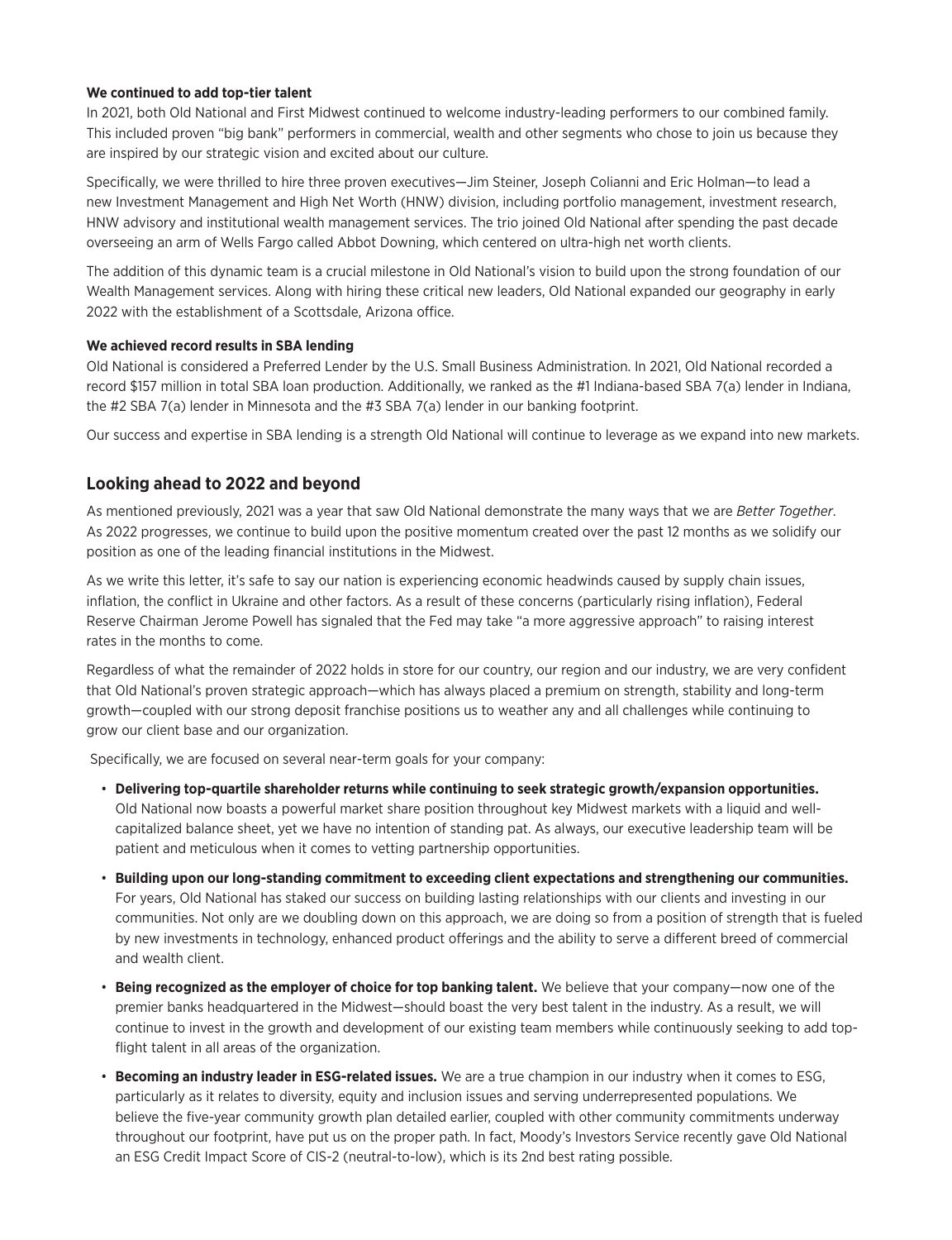• **Consistently delivering top-tier performance for you, our owners.** While never compromising our risk appetite nor our ethical principles for the sake of short-term gains, Old National is committed to being innovative, agile and relentless in our quest to become a consistent top-quartile performer that sets the standard for other mid-sized banks. We believe that you, our owners, deserve this level of impassioned success, as do our clients, communities and team members.

We would like to close by adding one more layer to our *Better Together* theme. We hope this letter has left you, our owners, sharing in our confidence that each of you—and Old National—are *Better Together*. We would also be remiss if we failed to welcome those who became Old National shareholders in February of this year when our First Midwest partnership closed.

Thank you for trusting Old National with your investment. We look forward to rewarding you with positive long-term results.

Sincerely,

22 Suite

Jim Ryan Michael Scudder CEO **Executive Chairman** 

#### **WITH TREMENDOUS GRATITUDE**

We would like to offer a sincere thank you to our departing Board members from Old National and First Midwest.

Their outstanding leadership, meaningful contributions and loyal and dedicated service have been instrumental to the growth and success of both companies and have positioned the newly combined Old National well for the next chapter in our journey. You have made a difference in helping us serve our clients, team members and communities, and we truly appreciate it.

> **Phupinder S. Gill Andrew E. Goebel Jerome F. Henry, Jr. Phelps L. Lambert Frank B. Modruson Randall T. Shepard Linda E. White**

> > **Forward-Looking Statements**

This letter contains certain forward-looking statements within the meaning of the Private Securities Litigation Reform Act of 1995. These statements include, but are not limited to, descriptions of Old National Bancorp's ("Old National's") financial condition, results of operations, asset and credit quality trends, profitability and business plans or opportunities. Forward-looking statements can be identified by the use of the words "anticipate," "believe," "expect," "intend," "may," "will," "could" and "should," and other words of similar meaning. These forward-looking statements express management's current expectations or forecasts of future events and, by their nature, are subject to risks and uncertainties. There are a number of factors that could cause actual results or outcomes to differ materially from those in such statements. Factors that might cause such a difference include, but are not limited to: the continued impact of the COVID-19 pandemic on our business as well as the business of our customers; competition; government legislation, regulations and policies; ability of Old National to execute its business plan, including the completion of the integration and systems conversion related to the merger between Old National and First Midwest Bancorp, Inc. and the achievement of the synergies and other benefits from the merger; changes in the economy which could materially impact credit quality trends and the ability to generate loans and gather deposits; failure or circumvention of our internal controls; failure or disruption of our information systems; significant changes in accounting, tax or regulatory practices or requirements; new legal obligations or liabilities or unfavorable resolutions of litigation; disruptive technologies in payment systems and other services traditionally provided by banks; computer hacking and other cybersecurity threats; other matters discussed in this letter; and other factors identified in our Annual Report on Form 10-K for the year ended December 31, 2021 and other filings with the Securities and Exchange Commission. These forward-looking statements are made only as of the date of this letter, and Old National does not undertake an obligation to update these forward-looking statements to reflect events or conditions after the date of this letter.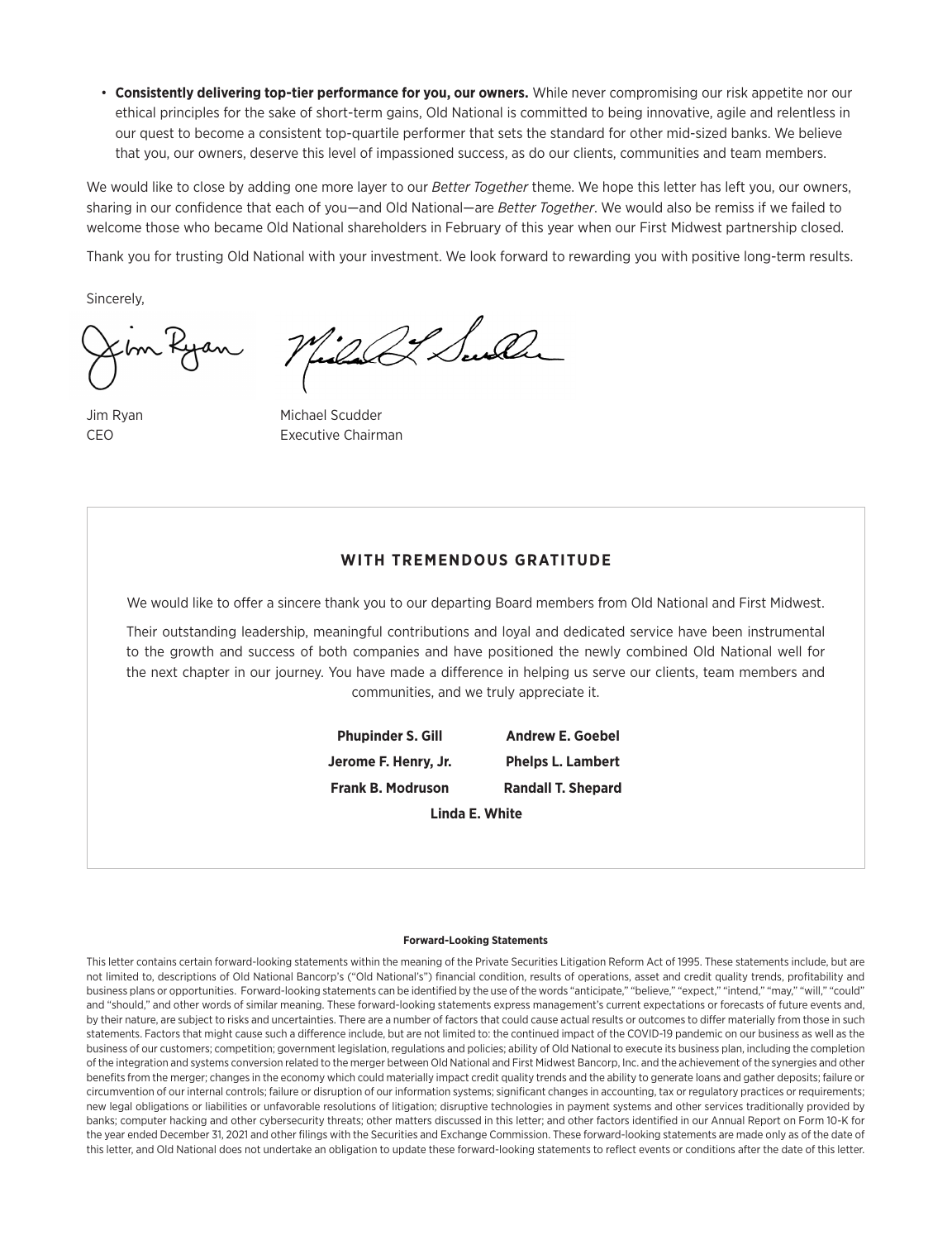#### OLD NATIONAL BANCORP BOARD OF DIRECTORS

#### **Barbara A. Boigegrain**

Former Chief Executive Officer & General Secretary Wespath Benefits and Investments

**Thomas L. Brown** Former Senior Vice President & Chief Financial Officer RLI Corp.

**Kathryn J. Hayley** Chief Executive Officer Rosewood Advisory Services, LLC Former Executive Vice President UnitedHealthcare

**Peter J. Henseler** Chairman TOMY International

**Daniel S. Hermann** Partner Lechwe Holdings, LLC Former Chief Executive Officer AmeriQual Group, LLC

#### **Ryan C. Kitchell**

Former Executive Vice President Chief Administrative Officer Chief Financial Officer Indiana University Health

**Austin M. Ramirez** President & Chief Executive Officer Husco International

**Ellen A. Rudnick** Senior Advisor and Adjunct Professor of Entrepreneurship University of Chicago Booth School of Business

**James C. Ryan, III** Chief Executive Officer Old National Bancorp

**Thomas E. Salmon** Chairman and Chief Executive Officer Berry Global Group, Inc.

**Michael L. Scudder** Executive Chairman Old National Bancorp

#### **Rebecca S. Skillman**

Chairman Radius Indiana Former Lt. Governor of Indiana Lead Independent Director Old National Bancorp

#### **Michael J. Small**

Chief Executive Officer K4 Mobility LLC Former President & Chief Executive Officer Gogo, Inc.

**Derrick J. Stewart**

Senior Vice President Education & Communications YMCA Retirement Fund

**Stephen C. Van Arsdell** Former Senior Partner Chairman & Chief Executive Officer Deloitte & Touche LLP

#### **Katherine E. White**

Brigadier General U.S. Army Professor of Law Wayne State University Law School

#### OLD NATIONAL BANCORP EXECUTIVE LEADERSHIP TEAM

**Chady M. AlAhmar** Chief Executive Officer Wealth Management

**Nicholas J. Chulos** Chief Legal Officer Corporate Secretary

**Caroline J. Ellspermann** Chief People Officer

**Scott J. Evernham** Chief Risk Officer

**Brendon B. Falconer** Chief Financial Officer

**Corliss V. Garner** Chief Diversity, Equity & Inclusion Officer

**Kevin P. Geoghegan** Chief Credit Officer

**Paul S. Kilroy** Chief Information Officer

**Jeffrey L. Knight** Chief Government Relations Officer

**John V. Moran** Chief Strategy Officer

**Jeff C. Newcom** Chief Operations Officer

**James C. Ryan, III** Chief Executive Officer

**Mark G. Sander** President & Chief Operating Officer **James A. Sandgren** Chief Executive Officer Commercial Banking

**Kathy A. Schoettlin** Chief Communications, Culture & Social Responsibility Officer

**Roland B. Shelton** Chief Strategic Business Partnership Officer

**James V. Stadler** Chief Marketing Officer

**Kendra L. Vanzo** Chief Administrative Officer

*Ex-Officio Member* **Joan M. Kissel** Chief Auditing & Ethics Officer